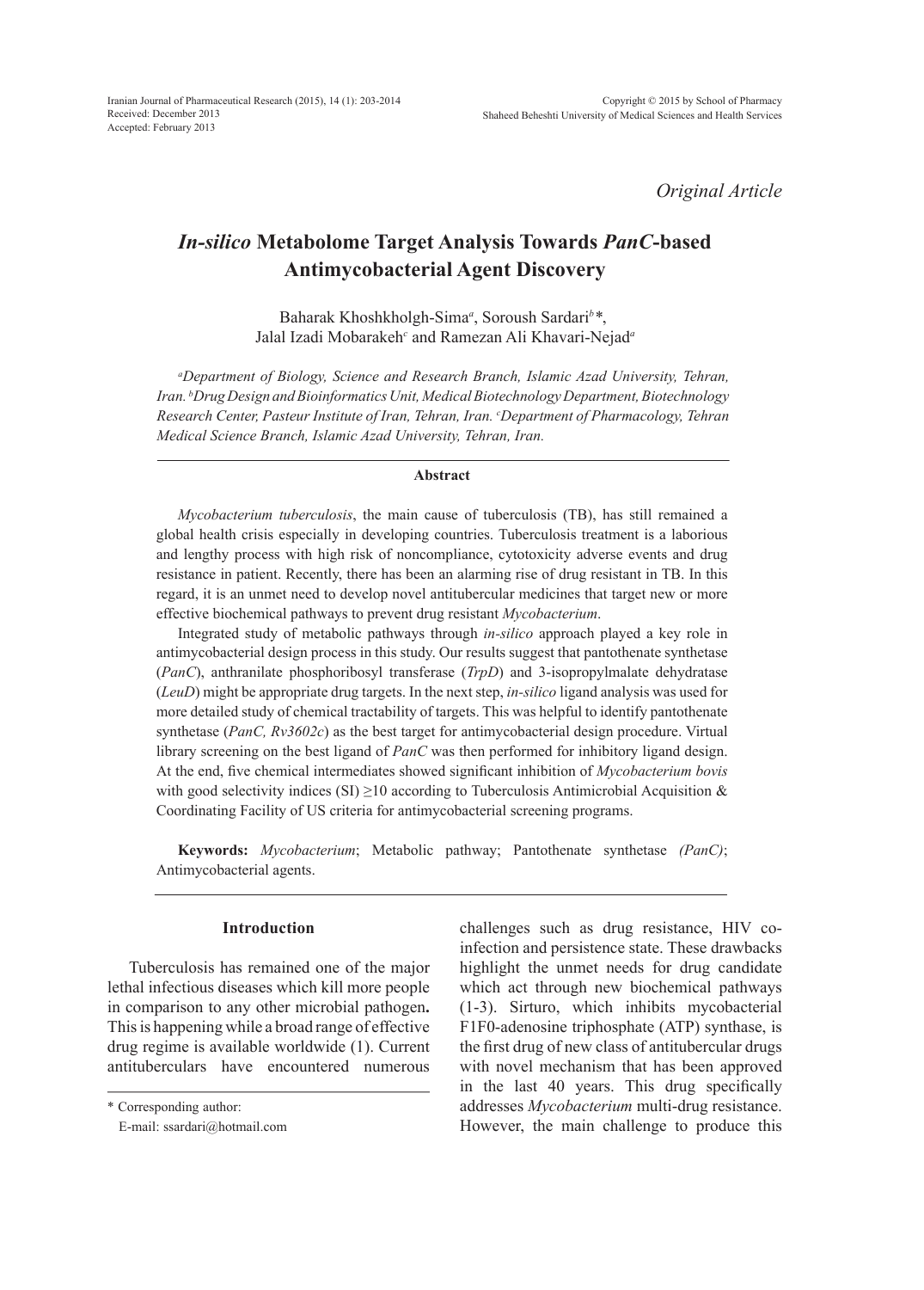new antimycobacterial was the fact that, Sirturo increases risks of potentially fatal abnormal heart rhythms (4, 5). Considering problems mentioned above in tuberculosis treatment, proposing new drug candidates which address these critical issues is believed to be a health priority and has attracted attention of researchers. As a result, finding new pathways and development of novel drugs addressing them are rather crucial in tuberculosis management (3).

Information-processing enzymes such as DNA polymerase, RNA polymerase and DNA gyrase are the ones which were widely used in drug design. Metabolic pathways have acquired less attention in antituberculars in recent years (6). Therefore, metabolic pathways have remained as a fruitful avenue for the development of new antituberculars which may address existing drugs shortcomings.

This study focused on characterization of more promising target as a solid base for antimycobacterial design. *In-silico* analysis has been reported as more efficient method in comparison to time-consuming and expensive experimental investigations of possible drug targets. *In-silico* analysis of metabolome targets was employed through integration and application of datasets in different biological domains. This broad range of selection criteria covers different aspects of possible targets to better identify plausible drug candidates. *Insilico* ligand analysis was then applied to select most suitable targets for further cheminformatics follow up. This procedure was continued by a virtual screening approach in NIH PubChem Database for identification of virtual library hits. Ultimately, the hit molecules were prepared and assayed against Bacillus Calmette–Guérin (BCG) to obtain the antimycobacterial activity. Additionally, this approach was pursued through cytotoxicity assay in Human Umbilical Vein Endothelial Cell line.

### **Experimental**

# *Materials*

Chemical intermediates were purchased from Merck Company (Germany) and Sigma Company (Germany). The Human Umbilical Vein Endothelial (HUVEC) cell line (NCBI Code: C554) and BCG (1173P2) were obtained from *Pasteur* Institute (Iran). RPMI 1640, streptomycin, penicillin and fetal bovine serum (FBS) were purchased from Gibco Invitrogen Company (USA). Trypan blue was provided from Merck Company (Germany). Ethambutol, alamar blue and tween 80, dimethyl sulfoxide (DMSO) 99.7% purchased from Sigma Company (Germany). Middlebrook 7H9 Broth Base was obtained from HiMedia (India).

#### *Methods*

*Selection of drug target candidates via*  integrated *criteria*

This target identification approach comprised integrating datasets from different biology aspects related to criteria such as known function, essentiality, choke points, non-homology and involvement in persistence and virulence. Selection of drug targets was then performed via integrated criteria, in which only targets of metabolic pathways which met all desired criteria were selected.

Targets function was obtained through bioinformatic resources including KEGG (Kyoto Encyclopedia of Genes and Genomes) (7) and TubercuList (*Mycobacterium* Tuberculosis Database) (8). We discriminated between known and unknown functions for rational drug design and complementary future studies through biochemical or biophysical methods.

Essential genes were used in order to identify key genes in *Mycobacterium* growth and survival (9). Pervious experimental Datasets of transposon site hybridisation (TraSH) mutagenesis technique in H37Rv and CDC1551 were extracted from TubercuList database (8) to choose essential genes for *Mycobacterium*  growth and survival.

Metabolic choke points, which uniquely consume or produce a particular metabolite, was used to identify potential targets based on the biochemical lethality of metabolic networks (10). Identification metabolic choke points reaction that non-compensated by alternative pathways was performed according to Kushwaha and Shakya experimental dataset (11).

Non-homology criterion is important to identify possible interference of drugs with the human genes which might lead to adverse side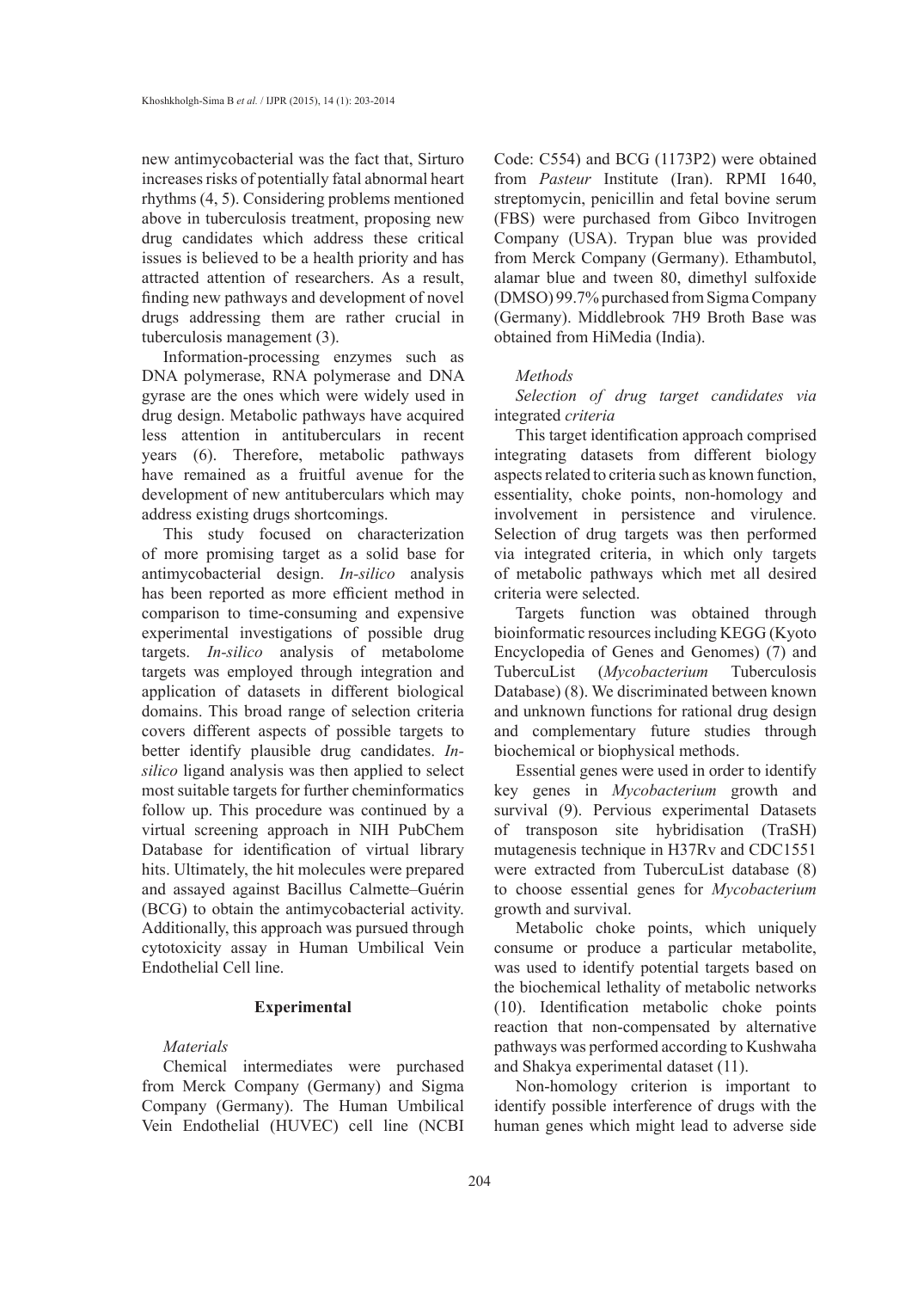effects (9). Identification of non-homologous targets was performed according to Anishetty dataset (12).

In addition, the increasing emergence of persistent bacteria highlights the need to develop novel TB bactericides that shorten treatment length (3). Unfortunately, most of current drugs are interesting only because of their activity against growing *Mycobacterium tuberculosis* (13). Therefore, persistence is still a critical criterion in selection of drug target candidates to obtain ability to combat with persistent bacteria. Expression during persistence was found through bioinformatics resource; include TB Database (14).

Virulence factors (VF) is another criterion to identify of drug target candidates. These targets play a key role in establishment and severity of infection, so that inhibition of these virulence factors would make the pathogen avirulent (15). Identification of virulence factors was done from Virulence Factor DataBase (VFDB) that comprises virulence factors of 24 species of pathogenic bacteria, include *Mycobacterium* genus (15, 16).

# *In-silico ligand analysis*

Ligands of selected drug targets were considered to obtain promising ones for follow up. Therefore, two distinct parameters of enzyme activity and Lipinski rule of five were used to evaluate the ligand. Enzyme activity was used to assay acceptable potencies and associated ligands efficiencies through their activity against enzyme. Physicochemical parameters were also assayed based on Lipinski rule of five as a method of quantifying drug likeness. According to Lipinski rule of five, only ligands that violate just one role may be regarded as drug like ligands. These rules include (i) no more than five H-bond donors, (ii) no more than 10 H-bond acceptors, (iii) molecular weight no higher than 500 Daltons, and (iv) calculated primary predictive index of lipophilicity (XlogP) no more than five (17).

# *Ligand-based virtual screening*

Virtual screening has become attractive in computational filtering of comprehensive databases like Pubchem in order to evaluate compounds properties, identify preferred compounds and eliminate those having undesired features (18).

In this study, ligand-based virtual screening protocol was applied using ligand of the selected target candidate. Filtration strategy comprised structural similarity, Lipinski rule of five and mycobacterial bioassay. The structural similarity search was used against Pubchem database through measurement of similarity with threshold between 70%-80% that it is increase possibility of selecting hits with same bioactivity (19). Lipinski rule of five and mycobacterial bioassay were then used to drug likeness and novelty.

Finally, compounds were selected from virtual library hits for antimycobacterial bioassay. All of these compounds were commercially available chemical intermediates.

### *Antimycobacterial bioassay*

The minimal inhibitory concentration of each compound against Bacillus Calmette– Guérin (BCG) was determined by the microplate alamar blue assay (20). Ethambutol was used as positive control drug. It was solubilized in DMSO to obtain drug stoke at 100 µg/mL concentration. Microbial suspension of BCG (1173P2) was diluted 1:10 with deionized water to reach to 0.5 Mcfarland. Selected chemical intermediate solutions were prepared in DMSO at concentration of 1000 µg/mL. They were then serially diluted in 7H9 broth to reach 500, 250, 125, 62.5, 31.25, 15.62, 7.8 and 3.9 µg/mL in microplates (n=2). The microbial suspension of BCG was added to compounds dilutions and incubated at 37 °C for 4 days, and then 20 μL of 0.01% alamar blue solution with 12 μL of 10% Tween 80 was added to each well. The color change from blue to pink was observed after 48 h, and 72 h reincubation at 37 °C, and the minimal inhibitory concentration (MIC) was defined as the lowest concentration of compounds that inhibited a color change (21).

# *Cell cytotoxicity assay and selectivity index (SI)*

The Human Umbilical Vein Endothelial (HUVEC) cell line (NCBI Code: C554) was used to assess cell cytotoxicity. The cells were centrifuged at 3000 rpm for 5 min. Cell pellets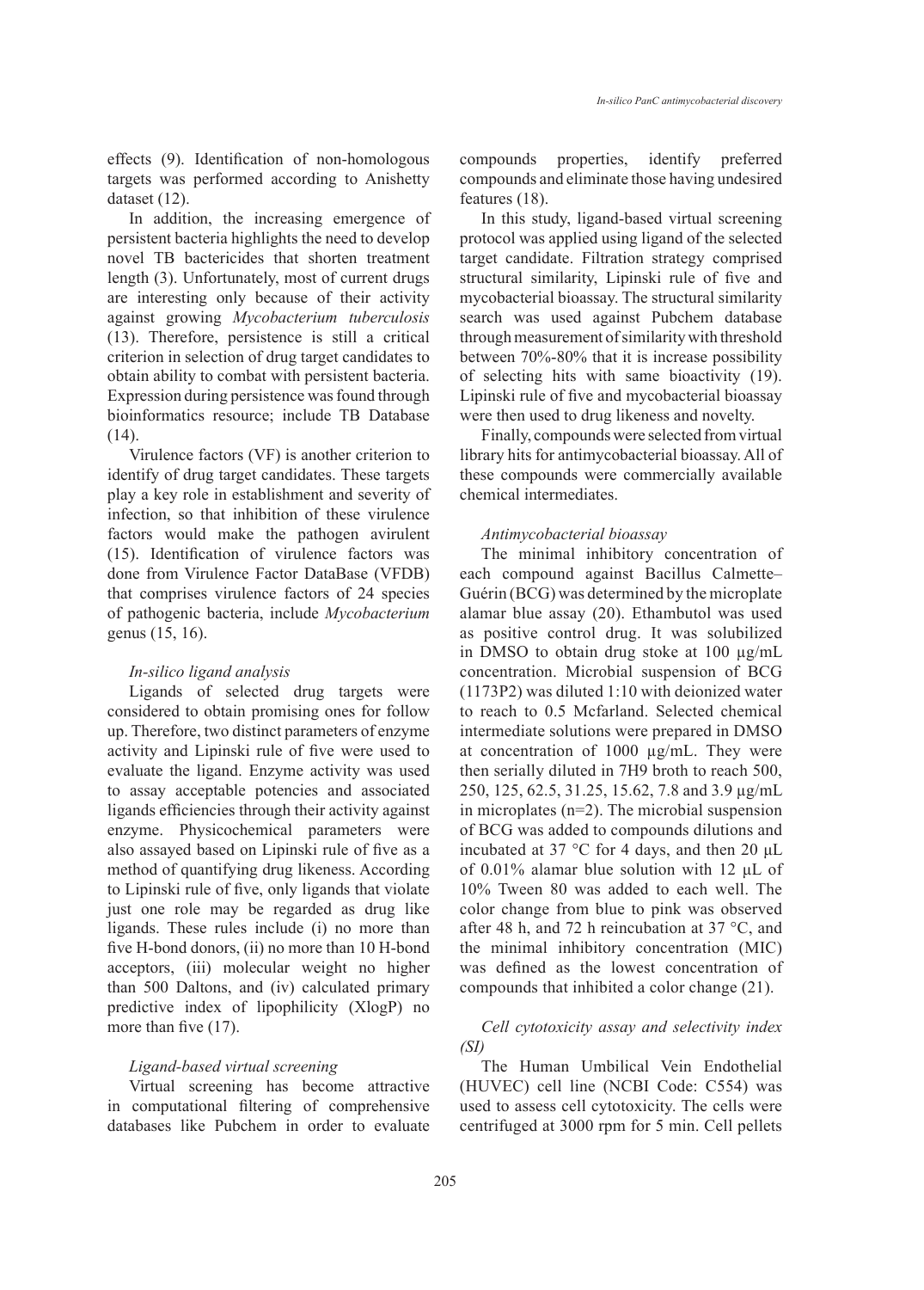**Table 1.** Selected drug target candidates via integrated criteria in *Mycobacterium.*

| <b>Selection Criteria</b> | <b>Role of Criteria</b>                                               | panC <sup>a</sup> | trpD <sup>b</sup> | leuD <sup>c</sup> | <b>Dataset</b>                                             |
|---------------------------|-----------------------------------------------------------------------|-------------------|-------------------|-------------------|------------------------------------------------------------|
| Known function            | Rational drug design and probable study                               | $^{+}$            | $^{+}$            | $^{+}$            | Bioinformatic tools:<br>1) KEGG $(7)$ 2) TubercuList $(8)$ |
| Essentiality              | Vital for <i>Mycobacterium</i> growth and survival                    | $^{+}$            | $^{+}$            | $^{+}$            | Bioinformatic tool: TubercuList (8)                        |
| Choke points              | Biochemical lethality of metabolic networks                           | $^{+}$            | $^{+}$            | $^{+}$            | Kushwaha and Shakya et al., 2010 (11)                      |
| Non-homology              | Prevent of side effects                                               | $^+$              | $^{+}$            | $\pm$             | Anishetty <i>et al.</i> 2005 (12)                          |
|                           | Involvement in persistence Important for persistent or latent bacilli | $^{+}$            | $^{+}$            | $\pm$             | Bioinformatic tool: TB Database (14)                       |
| Involvement in virulence  | Important for pathogenesis                                            | $^+$              | $^{+}$            | $\pm$             | Bioinformatic tool: VFDB (16)                              |

a Pantothenate synthetase

b Anthranilate phosphoribosyl transferase

c 3-isopropylmalate dehydratase, small subunit

were resuspended in complete culture media at the concentration of 100,000 cells per mL. 100 µL of untreated cells were added to each well and incubated for 24 h. 100 µL of each compounds were then added to each well to reach final concentration of 1000, 500, 250, 125, 62.5 and 31.25 µg/mL in each wells (n=3). DMSO and doxorubicin  $(4 \mu M)$  were solvent control and positive control, respectively. Plates were then incubated for 24 h at 37 ˚C, with 5%  $CO<sub>2</sub>$  in a humidified incubator. Cell viability was assessed using MTT tetrazolium dye according to Mosmann *et al.* (22) and Denizot and Lang (23). 11  $\mu$ L of MTT tetrazolium dye (5 mg/mL) were added to each well and incubated in 37 ˚C for 5 h. The insoluble formazan formation was dissolved in 100  $\mu$ 1 DMSO. Optical density (OD) was recorded using an ELISA reader (Organon Tekninka, The Netherlands) at wavelengths of 570 and 630 nm. % Viabilty and %Cytotoxicity were calculated by Equation 1 and 2.

 $\% \text{Viability} = \left(\frac{\text{mean absorbance of treated cells}}{\text{mean absorbance of negative control}}\right) \times 100$ Equation 1

# %Cytotoxicity = 100 - %Viability Equation 2

The ratio between  $IC_{50}$  and MIC against BCG was used to calculate the selectivity index of each compound for identification of potent hits. Favorable profile was assessed by selectivity index (SI) more than 10 µg/mL which was suggested safe for further screening (24, 25).

## **Results**

#### *Selected drug target candidates*

This step involved integration of six datasets from different selection criteria. Selection of *Mycobacterium* targets was then performed via integrated criteria. As shown in Table 1, three targets of metabolic pathways, pantothenate synthetase (*PanC*), anthranilate phosphoribosyl transferase (*TrpD*) and 3-isopropylmalate dehydratase, small subunit *(LeuD)*, contained all of these selection criteria. These results suggest that these three targets might be promising drug target candidates (Table 1).

#### *Selected ligand*

Result showed that pantothenate synthetase is the only target candidate that had tractable ligands. Ligand properties were evaluated to select the best for antimycobacterial design. In this step, Lipinski rule of five and enzyme activity were used for further consideration of drug-likeness and ligand potency, respectively. Most of these ligands followed Lipinski rule of five. But they acted differently in enzyme activity ranging from nm to  $\mu$ M. The best ligand which had IC<sub>50</sub> value of 90 nM and obeyed Lipinski rules of five, was selected for virtual screening (Figure 1).

## *Ligand based virtual hits*

In the first step, 57916 hits were obtained through ligand based similarity search. These similar hits were filtered through Lipinski rule of five to obtain 2239 hits. The obtianed similar drug like hits were then filtered through applying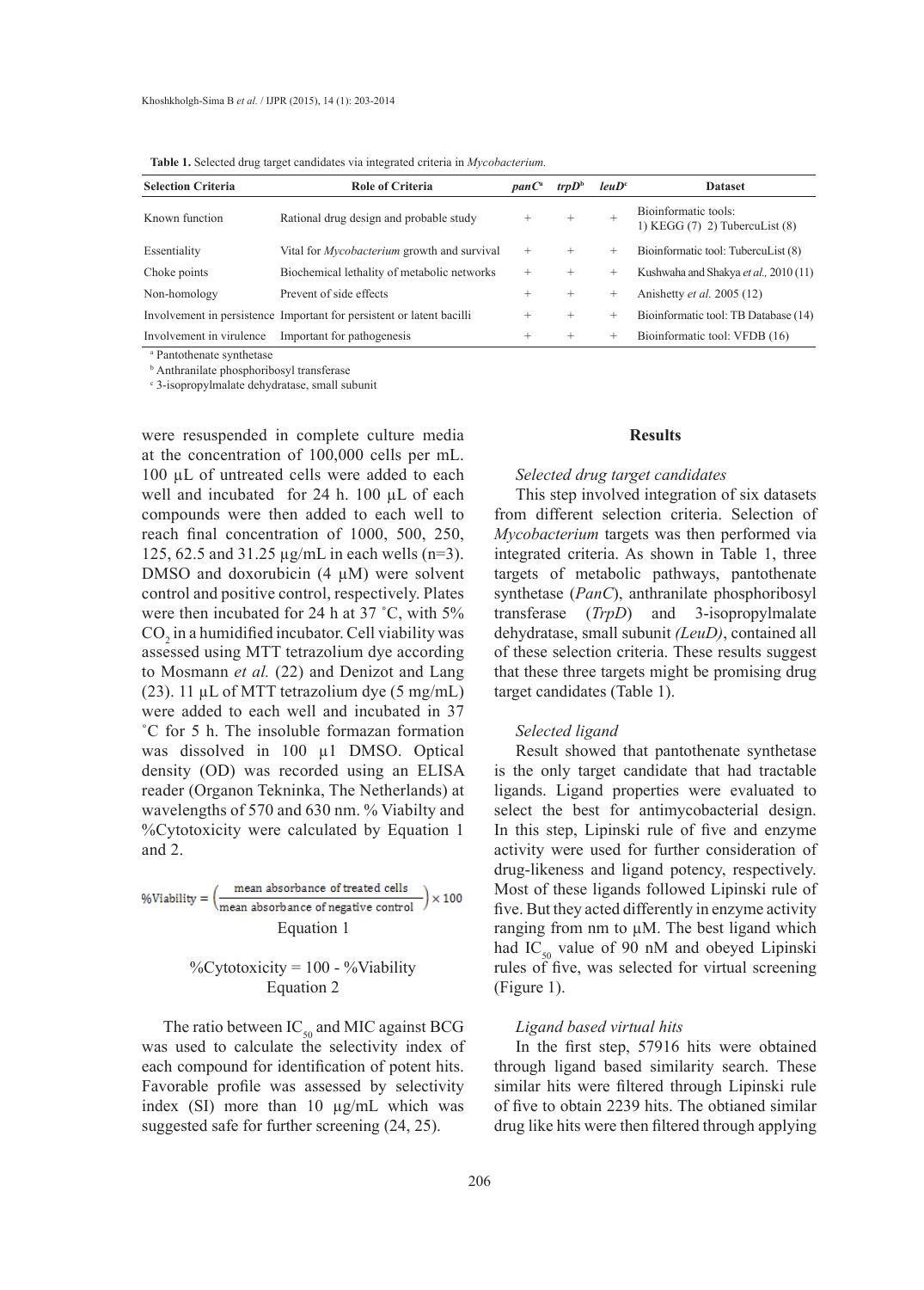

Figure 1. The selected primary ligand used for virtual screening, which is also complied with Lipinski rule of five.

mycobacterial bioactivity. About 650 compounds with mycobacterial bioactivity were eliminated through this filtration step. Remaining 1589 compounds were then investigated regarding whether they are commercially available chemical intermediates or not. At the end, 12 chemical intermediates were selected for subsequent antimycobacterial bioassay. These chemical intermediates and some of their Lipinski related physicochemical properties are shown in Table 2. It should be noted that the screened inhibitors were synthesized from chemical intermediated. The synthetic derivatives were then confirmed by H-NMR (not shown in this article).

# *Antimycobacterial bioassay*

The chemical intermediates and their antimycobacterial activities are listed in Table 3. Six chemical intermediates showed inhibition of *Mycobacterium* bovis with minimum inhibitory concentration (MIC) of <46.8 µg/mL. The most active compounds were 1g, 1d, 1e and 1f with MICs of <3.9, 7.81, 11.7175, 7.8 μg/ mL, respectively. Compounds 1c and 2b had acceptable activities (MIC =  $46.875$  and 31.25 μg/mL) among the other chemical intermediates.

All in all, *panc* primary ligands lacked favourable whole bacterium bioassay. But, virtual hits were shown improved antimycobacterial activity in comparison to *panc* primary ligands. Antimycobacterial bioassay results are shown in Table 3.

## *Cell cytotoxicity and selectivity index (SI)*

Cytotoxicity determination of screened compounds is crucial in prediction of their fate in lead compounds development in drug discovery process. The cytotoxicity assay of all chemical intermediates against HUVEC cell line was tested. The results were used to calculated selectivity index. The majority of

| $\mathbf{N}\mathbf{0}$ | Compound       | <b>Pubchem CID</b> | <b>Structure</b>                                                           | Molecular Formula MW <sup>a</sup> [g/mol] XLogP <sup>b</sup> HBD <sup>c</sup> HBA <sup>d</sup> |        |     |                |                  |
|------------------------|----------------|--------------------|----------------------------------------------------------------------------|------------------------------------------------------------------------------------------------|--------|-----|----------------|------------------|
| $\mathbf{1}$           | $1\mathrm{a}$  | 6115               | Illinon Sweet<br>$\mathbf{H}$<br>Н,<br>Ή,<br>$\mathbf H$<br>$\mathbf H$    | C6H7N                                                                                          | 93.126 | 0.9 | $\mathbf{1}$   | $\mathbf{1}$     |
| $\overline{2}$         | 1 <sub>b</sub> | 72913              | Immin Runnell<br>H.<br>$N_{\odot}$<br>Ή<br>H'<br>$\mathbf H$               | C7H6N2                                                                                         | 118.13 | 1.4 | $\sim$ 1       | $\sqrt{2}$       |
| $\mathfrak z$          | $1\mathrm{c}$  | 798                | $\mathbf H$<br>$\mathbf H$<br>$\bf H$<br>Ή<br>$\bf H$<br>$\mathbf{H}$<br>H | $\text{C8H7N}$                                                                                 | 117.15 | 2.1 | $\overline{1}$ | $\boldsymbol{0}$ |

**Table 2.** Selected compounds of virtual library compounds and their Lipinski related physicochemical properties.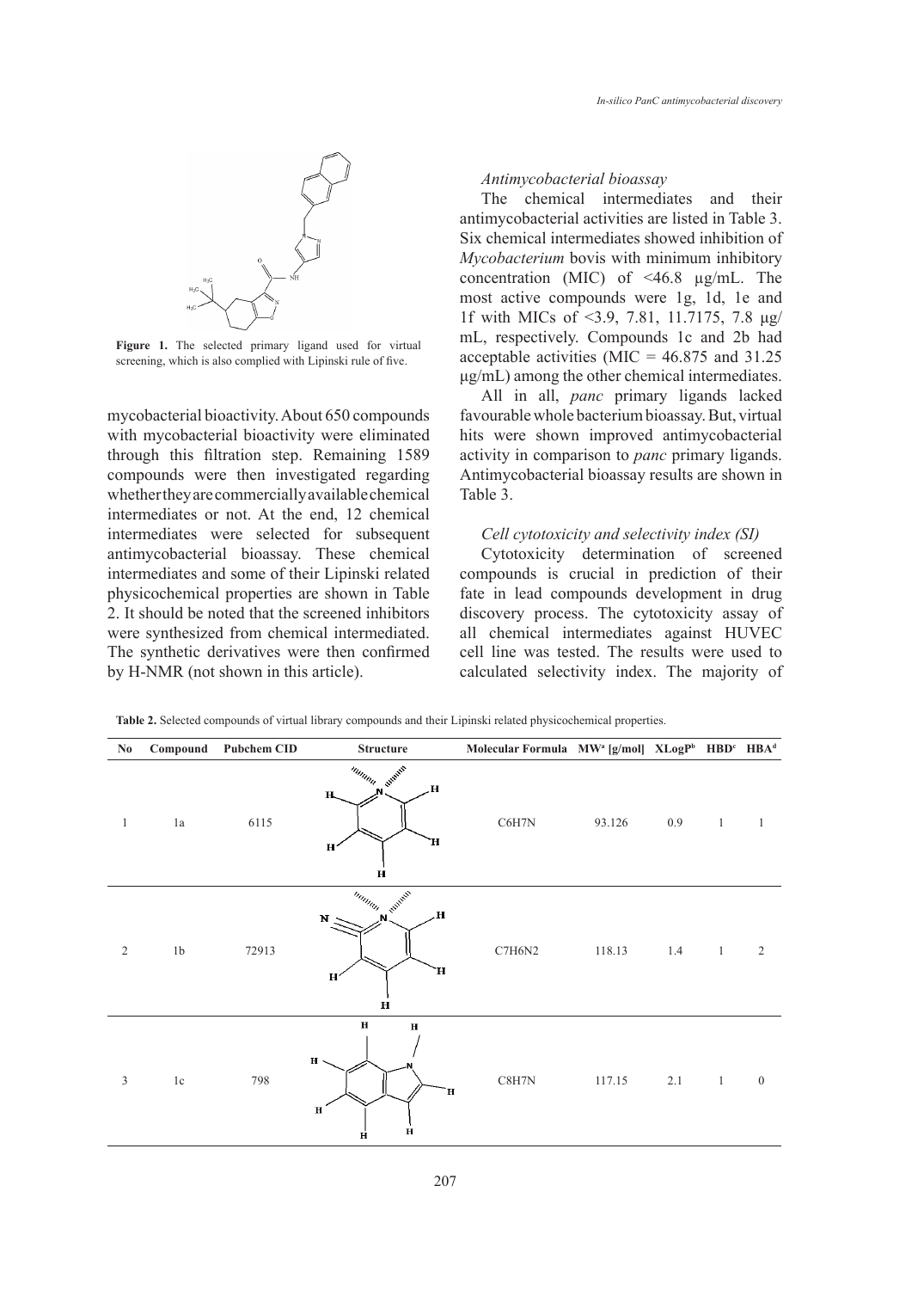|                  | Table 2. Continue.       |        |                                                                                                                            |                  |        |                                                                         |                                     |                |
|------------------|--------------------------|--------|----------------------------------------------------------------------------------------------------------------------------|------------------|--------|-------------------------------------------------------------------------|-------------------------------------|----------------|
| $\overline{4}$   | $1d$                     | 10328  | $\overline{\mathbf{H}}$<br>$\bf H$<br>$H$ .<br>Н<br>·H<br>$\mathbf{H}$<br>$\dot{H}$<br>Ĥ                                   | $\text{C8H9N}{}$ | 119.16 |                                                                         | $1.9 \qquad \quad 1 \qquad \quad 1$ |                |
| $\sqrt{5}$       | 1e                       | 1539   | $\mathbf H$<br>$\, {\bf H}$<br>$\mathbf{H}$<br>H<br>$\mathbf H$<br>$\mathbf H$ .<br>H<br>`H<br>$\mathbf H$<br>Ĥ<br>$\bf H$ | C13H11N          | 181.23 | 3.1                                                                     | $\overline{1}$                      | $\overline{1}$ |
| $\sqrt{6}$       | $1\ensuremath{\mbox{f}}$ | 6710   | $0$ H,<br>H<br>H,<br>н<br>$\mathbf H$<br>$\mathbf H$<br>$\mathbf{H}$<br>$\mathbf{H}$<br>$\ddot{\mathbf{o}}$<br>$\bf H$     | C14H9NO2         | 223.23 | $3.2$                                                                   | $\overline{1}$                      | $\sqrt{3}$     |
| $\boldsymbol{7}$ | $1\mathrm{g}$            | 20419  | $\bf H$<br>o н.<br>$_{\rm H}^{\rm H}$<br>н<br>H<br>$\mathbf{H}^{'}$<br>$\ddot{\circ}$<br>Ĥ<br>$_{\rm H}$ /<br>`н           | C20H14N2O2       | 314.34 | $4.8\,$                                                                 | $\sqrt{2}$                          | $\overline{4}$ |
| $\,$ 8 $\,$      | $1\mathrm{h}$            | 77499  | Н<br>$\mathbf{o}$<br>н.<br>н<br>н<br>Ħ<br>ò<br>'n                                                                          | C10H9NO3         | 191.18 | $0.8\,$                                                                 | 1                                   | $\sqrt{3}$     |
| $\boldsymbol{9}$ | $1\mathrm{i}$            | 78736  | $\mathbf H$<br>H<br>H<br>$\mathbf{H}$<br>$H_{\perp}$<br>Ч-<br>н<br>Н<br>н.<br>й<br>н                                       | C6H11N3          | 125.17 | $-0.6$                                                                  | $\,1$                               | $\sqrt{2}$     |
| $10\,$           | $1\mathrm{j}$            | 736715 | $\mathbf H$<br>$\bf H$<br>$\mathbf{O}\mathbf{H}$<br>$\bf H$<br>$\frac{1}{\mathbf{0}}$<br>$\, {\bf H}$                      | C6H6N2O2         | 138.12 | $\boldsymbol{0}$                                                        | $\overline{2}$                      | $\sqrt{3}$     |
| $11\,$           | 2a                       | 76947  | $\mathbf{o}$<br>-OR<br>н<br>$\bf H$<br>H<br>н                                                                              | C5H5NO3          | 127.1  | $\begin{matrix} 0.7 & \hspace{1.5cm} 1 & \hspace{1.5cm} 4 \end{matrix}$ |                                     |                |

#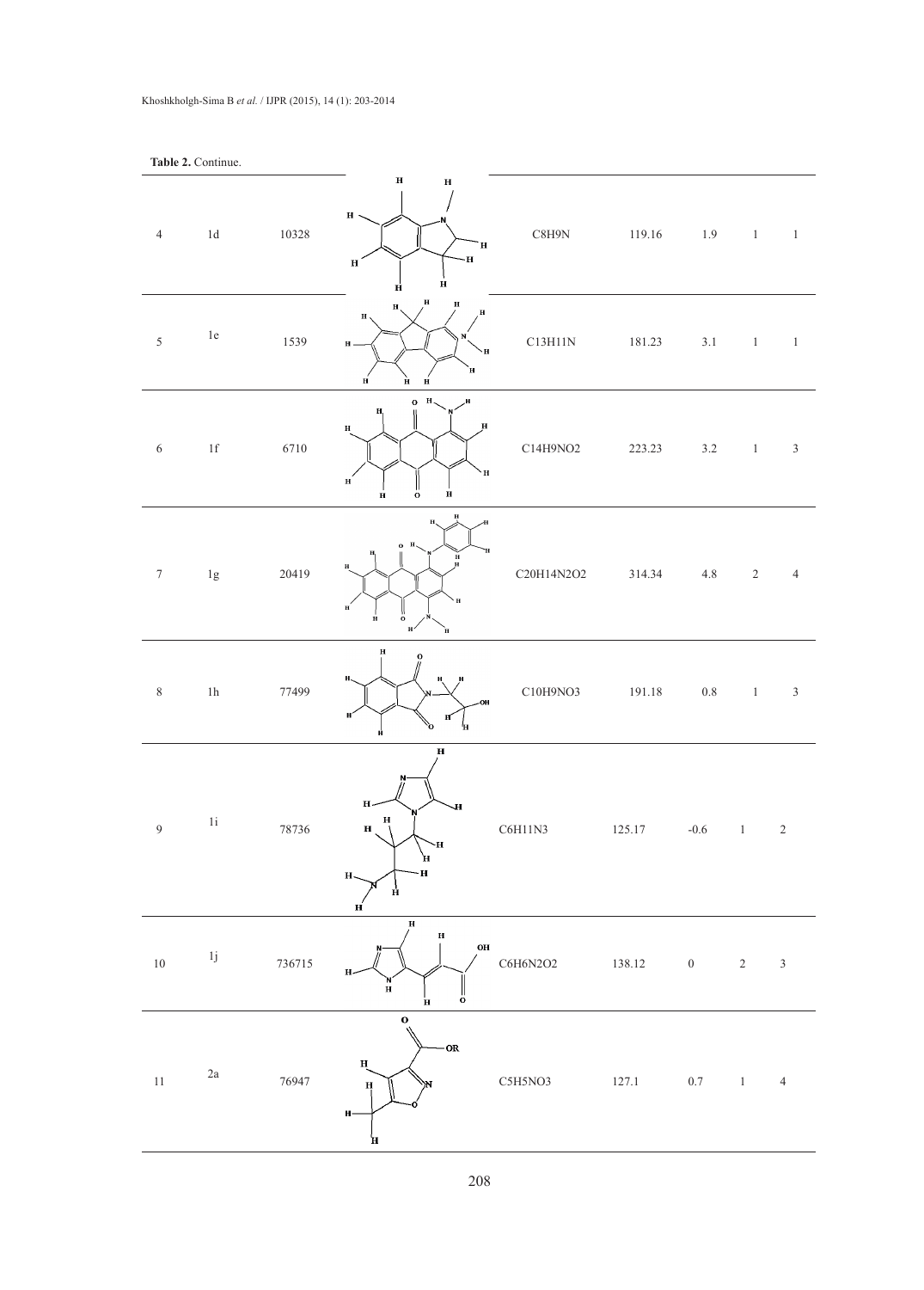

a Molecular Weight

<sup>b</sup> Primary predictive index of lipophilicity (Log Octanol/Water Partition), (XlogP)

c H-Bond Donor

d H-Bond Acceptor

these compounds (11 out of 12), had  $IC_{50}$  value of more than 100 µg/mL which has acceptable cytotoxicity range. 1-aminoanthraquinone was the only toxic compound with  $IC_{50}$  of 14.17  $\mu$ g/ mL and so was omitted in this step. Non- toxic effects of the proposed compounds are of great importance. Because cytotoxicity disapproval has always led to discontinue further studies on drug candidates and drug delivery systems (26).

The ratio of  $IC_{50}$  and MIC against BCG was used to calculate the selectivity index of each compound. The selectivity index (SI) equals and more than 10, was chosen for antimycobacterial screening procedure. The screening ended in five chemical intermediates with good selectivity index. These compounds were shown to inhibit BCG growth with low mammalian cell toxicity (Table 4).

#### **Discussion**

The global pipeline for new anituberculars is not sufficient to meet widespread concerns about this infectious disease (1-3). High burden of tuberculosis especially in developing countries where are high risks for HIV has enforced investigators efforts and government funding to further improve pharmaceutical pipelines.

Computer mediated techniques in drug discovery and development have become more popular in recent years. Computer-aided drug design (CADD), computational drug design, computer-aided molecular design (CAMD), computer aided molecular modeling (CAMM), rational drug design, *in-silico* drug design,

| $\mathbf{N}\mathbf{0}$ |                          | MIC (μg/mL)      |         |  |
|------------------------|--------------------------|------------------|---------|--|
|                        | Compound                 | $48\ \mathrm{h}$ | 72h     |  |
| $\mathbf{1}$           | 1a                       | 500              | 250     |  |
| $\overline{2}$         | 1 <sub>b</sub>           | 500              | 93.75   |  |
| $\mathfrak{Z}$         | 1c                       | 125              | 46.875  |  |
| $\overline{4}$         | 1d                       | 31.25            | 7.81    |  |
| $\sqrt{5}$             | 1e                       | 31.25            | 11.7175 |  |
| 6                      | $1\ensuremath{\mbox{f}}$ | 187.5            | 7.81    |  |
| $\tau$                 | 1g                       | 7.81             | <3.9    |  |
| $\,$ 8 $\,$            | $1\mathrm{h}$            | $500\,$          | 500     |  |
| $\overline{9}$         | $1i$                     | 250              | 125     |  |
| $10\,$                 | 1j                       | 500              | 500     |  |
| 11                     | $2\mathrm{a}$            | 500              | 125     |  |
| 12                     | 2b                       | 125              | 31.25   |  |

**Table 3.** Antimycobacterial activity data of the tested compounds.

MIC of ethambutol: 3.125 μg/mL.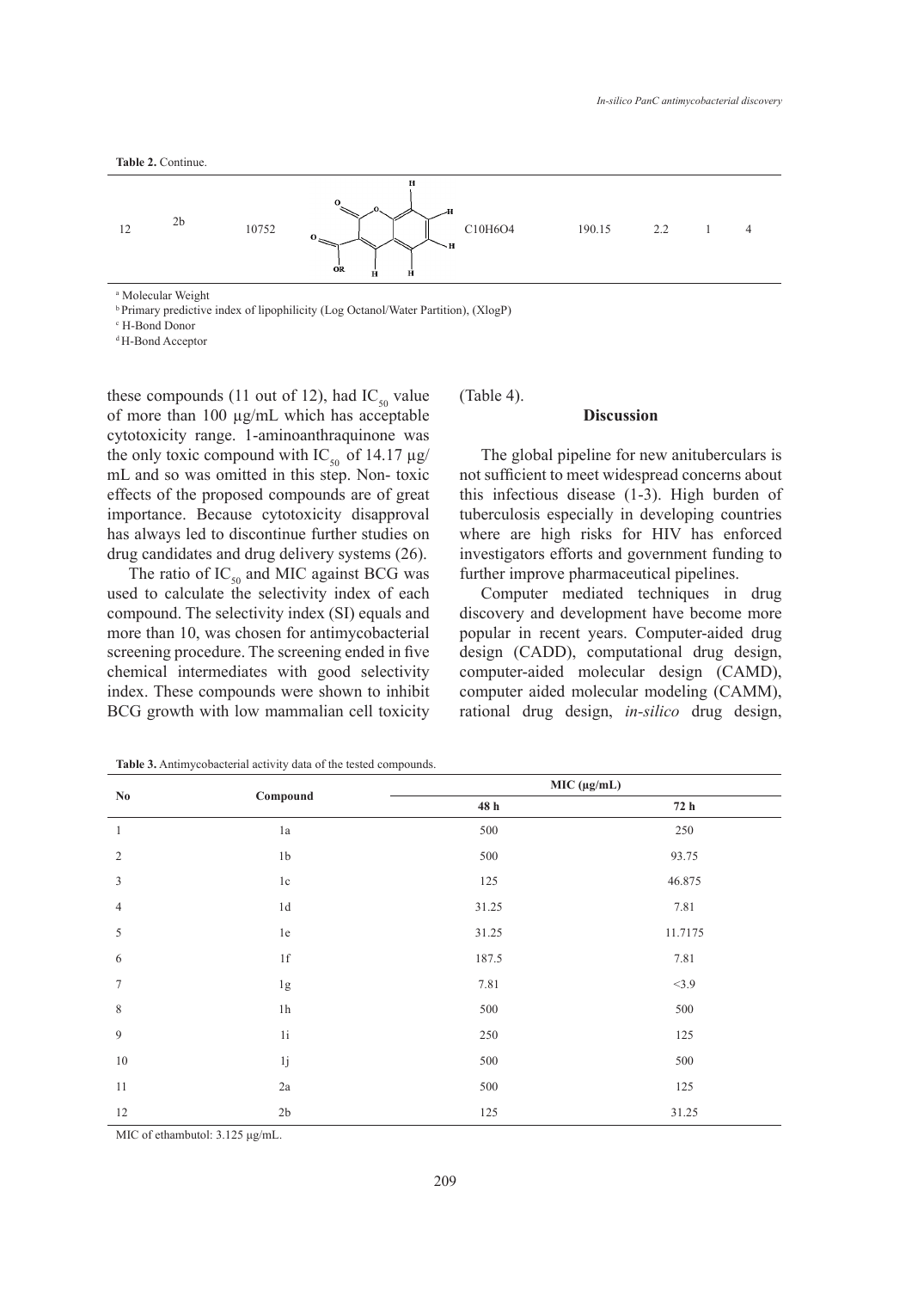| N <sub>0</sub> | Compound       | BCG MIC µg/mL | MTT $IC_{50} \mu g/mL$ | SI $(IC_{50}/MIC) \mu g/mL$ |
|----------------|----------------|---------------|------------------------|-----------------------------|
| -1             | 1a             | 250           | 1037.522               | 4.150088                    |
| $\overline{2}$ | 1 <sub>b</sub> | 93.75         | 907.784                | 9.683029                    |
| 3              | 1c             | 46.875        | 573.15                 | 12.2272                     |
| 4              | 1 <sub>d</sub> | 7.81          | 800.164                | 102.4538                    |
| 5              | 1e             | 11.7175       | 726.325                | 61.98635                    |
| 6              | 1f             | 7.81          | 14.17                  | 1.814341                    |
| 7              | 1g             | <3.9          | 344.481                | >88.32846                   |
| 8              | 1 <sub>h</sub> | 500           | 841.506                | 1.683012                    |
| 9              | 1i             | 125           | 440.508                | 3.524064                    |
| 10             | 1j             | 500           | 1186.853               | 2.373706                    |
| 11             | 2a             | 125           | 1092.841               | 8.742728                    |
| 12             | 2 <sub>b</sub> | 31.25         | 924.271                | 29.57667                    |

**Table 4**. Cell cytotoxicity and selectivity index data.

IC<sub>50</sub> of doxorubicin:  $3.1 \mu$ g/mL.

computer-aided rational drug design are common terms in this approach of drug discovery (27).

Computer-aided drug design is being utilized to find out hits or active drug candidates, to select lead compound applied for further evaluations and to optimize their physiochemical and pharmacokinetic properties in biological systems. Another computer mediated method is virtual screening which is to discover new drug candidates by searching chemical structure databases to find appropriate chemical hits (11, 12, 28, 29).

The goal of these methods is to enrich the number of molecules with desirable drug like while eliminating undesirable toxic properties and serious adverse events. In another words, *in-silico* approach is a method of choice which significantly diminish time consuming and resource demanding for chemical synthesis and *in-vivo* testing of drug candidates (30, 31).

Literature review had showed that despite considerable efforts made in discovery and clinical evaluation of new lead compounds, most of promising validated targets for tuberculosis failed to meet required outcomes  $(6, 24)$ . Reviewing establish guidline for tuberculosis also revealed that, only one new antitubercular drug, named Sirturo, has been approved during last 40 years (4, 5). Therefore it can be said that, availability of new drug targets has not been the limiting factor by now. The more important point is the possibility of chemoinformatics

follow up. We have used *in-silico* ligand analysis in this study to increase chemical tractability of targets that are more likely to proceed into chemoinformatics follow up.

Pantothenate synthetase (PS; EC 6.3.2.1) comprised a potential platform in *in-silico* target and ligand analysis. There is no approved drug that target pantothenate synthetase, so it would be an appropriate platform in drug design. That simply explains why we chose this target in cheminformatics follow up for the development of new antimycobacterial agents.

Pantothenate synthetase is known to catalyze an essential step in the de novo biosynthesis of pantothenate through a Bi Uni Uni Bi Ping Pong kinetic mechanism (32). The PS reaction proceeds through two steps. The first part of reaction is ATP dependent formation of a pantoyl adenylate intermediate. In the second part, nucleophilic attack of β-alanine on the activated carbonyl group of intermediate lead to formation of AMP and pantothenate (33).

Several approaches have been applied in design for pantothenate synthetase inhibitors. These included high-throughput screening (HTS) (34-36), analogues design through mimicking intermediate reactions (33), and fragment-based approach (37, 38).

High throughput screening system has developed to screen a small library of compounds for inhibitor design. Inhibitor examples were resulted from this approach is nafronyl oxalate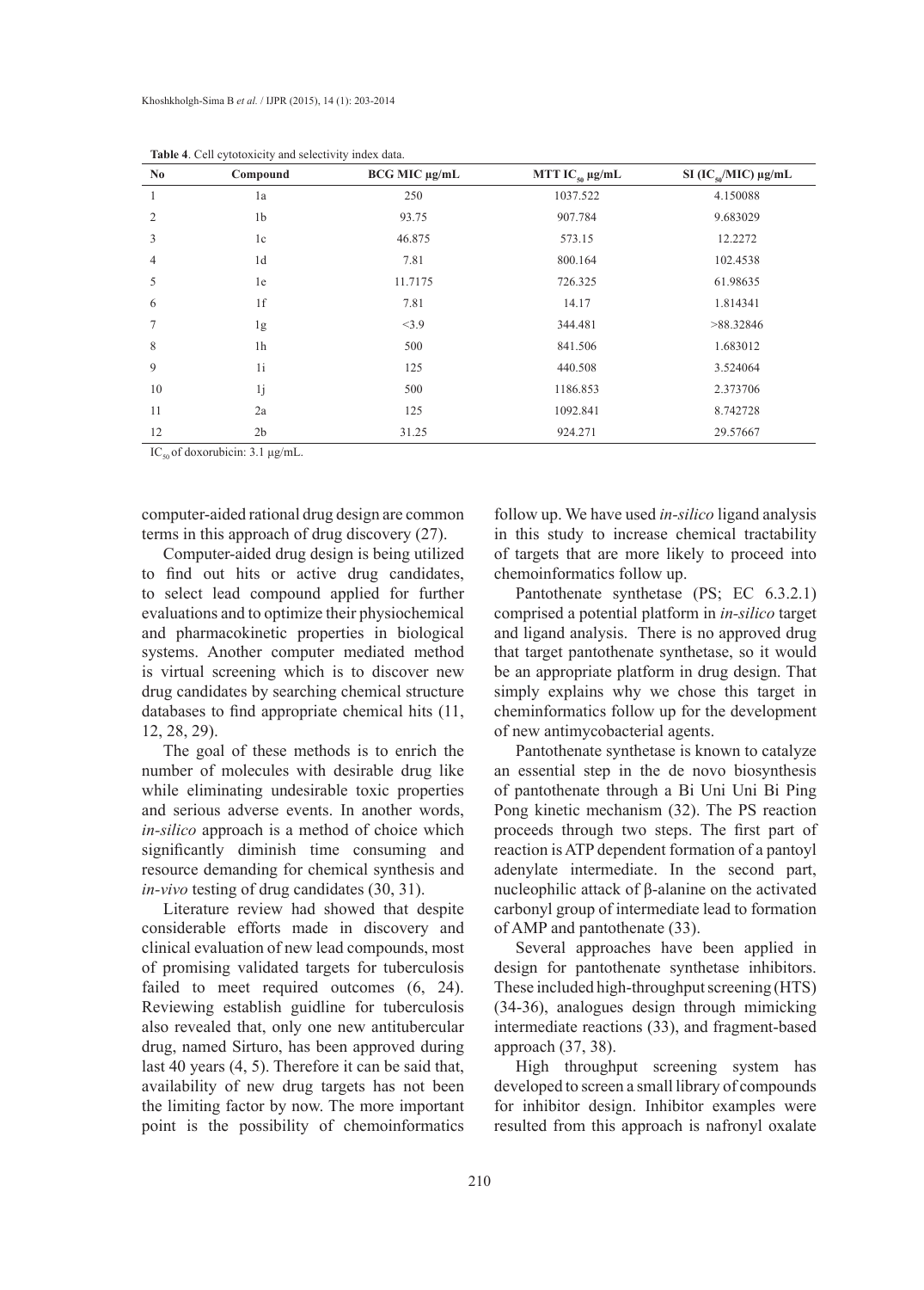and actinomycin D. They had poor activity against pantothenate synthetase. Some strategies like molecular mechanism determination would be helpful in finding effective inhibitors from HTS model (34, 36).

Another research based study on HTS model has performed by Velaparthi *et al.* (35). They have made further modifications in the active compounds of HTS model through docking insights in modeling process. Inhibitory effect of these compounds were found to be  $IC_{50}$  in range of 90 nM to 7.13 μM for PS and Minimum inhibitory concentration of Mtb  $> 128$  μM. At high concentration of PS, this inhibitory effect could be affected by off-target toxicity of PS and its metabolites. They proposed that a drastic modification of the main scaffold would be required to reduce pharmacokinetic and adverse drug effects (35).

Active ligand selected for further virtual screening obtained from the referred study. They reported better  $IC_{50}$  for PS in comparison to other studies. Ligand-based virtual screening was then performed to improve HTS model hits. Finally, five out of twenty one selected virtual library hits showed good activity in antimycobacterial bioassay. These compounds had good inhibitory activity in comparison to primary compounds in Velaparthi's study. This result may prove the hypothesis that ligand based virtual screening strategy based on filtration is an improving strategy to find effective inhibitors from HTS model. These potent inhibitors with less toxicity are expected to be useful in designing inhibitors of *Mycobacterium* through structure based drug design in future studies.

Ligand-based virtual screening approach was used to identify the intermediate compound with appropriate antimycobacterial activity. These compounds possibly providing the seeds for novel antimycobacterial leads. There was a gap in previous computational methods such as virtual screening. Limited use of library input filtration through Lipinski rules was the main reason for limited number of hits with drug likeness or lead likeness in antitubercular drug discovery. Early consideration of such factors has been advocated to improve ultimate success in drug identification (30, 31). Therefore, Lipinski rules of five were used in first steps of this study.

In general, experimental exploration of target in the whole cell is more acceptable than single target. It is simply because potent enzyme inhibitors frequently fail to translate into agents that will kill or even inhibit growth. It worth saying that, many successful antibacterial have multiple targets. Some of the key antimycobacterials such as isoniazid, required after uptake metabolic activation to exert their bactericidal effects (39) Therefore, whole cell bioassay against BCG procedure was used as the efficacy testing in this study.

At the end, five chemical intermediates include indole (1c), indoline (1d), 2-fluorenamine (1e), 1-amino-4-anilino-9,10-anthraquinone (1g) and coumarin-3-carboxylic acid (2b) showed inhibition of *Mycobacterium bovis* with good selectivity indices  $(SI) \ge 10$  (25).

Indole (1c) and indoline (1d) had good activity against *Mycobacterium* with MIC values of 46.875 and 7.81 µg/mL, respectively. Indole and indoline activity against *Mycobacterium* have also been in agreement with other researchers (40-42). The most important result of previous study has been the tuberculostatic effect of indole was comparable with Isoniazid (INH) (40). In this study, antimycobacterial activity of indoline is more than indole. Previous research has focused on anti-TB activity of Schiff base derivatives of indolin-2,3-dione (isatin) (42) but it seems that more investigation on indoline derivatives is needed.

The compound 5-methoxyindole has previously been identified from fragmentbased screen against pantothenate synthetase of *Mycobacterium tuberculosis*. The precise binding mode has revealed through crystal structure analysis of 5-methoxyindolen which bound to PS. It revealed two key hydrogenbonding interactions. One takes place between the OMe group of the indole and the backbone nitrogen atom of Val187. The other H bond occurs between the indole NH group and sulfate, which itself interacts with the Ser197 backbone nitrogen atom and the Lys160 residue (37). We propose similar mechanism for derivatives of indole and indoline.

In this study, two of three anthraquinone based compounds (1f and 1g) were found to exhibit high antimycobactrial activity with MIC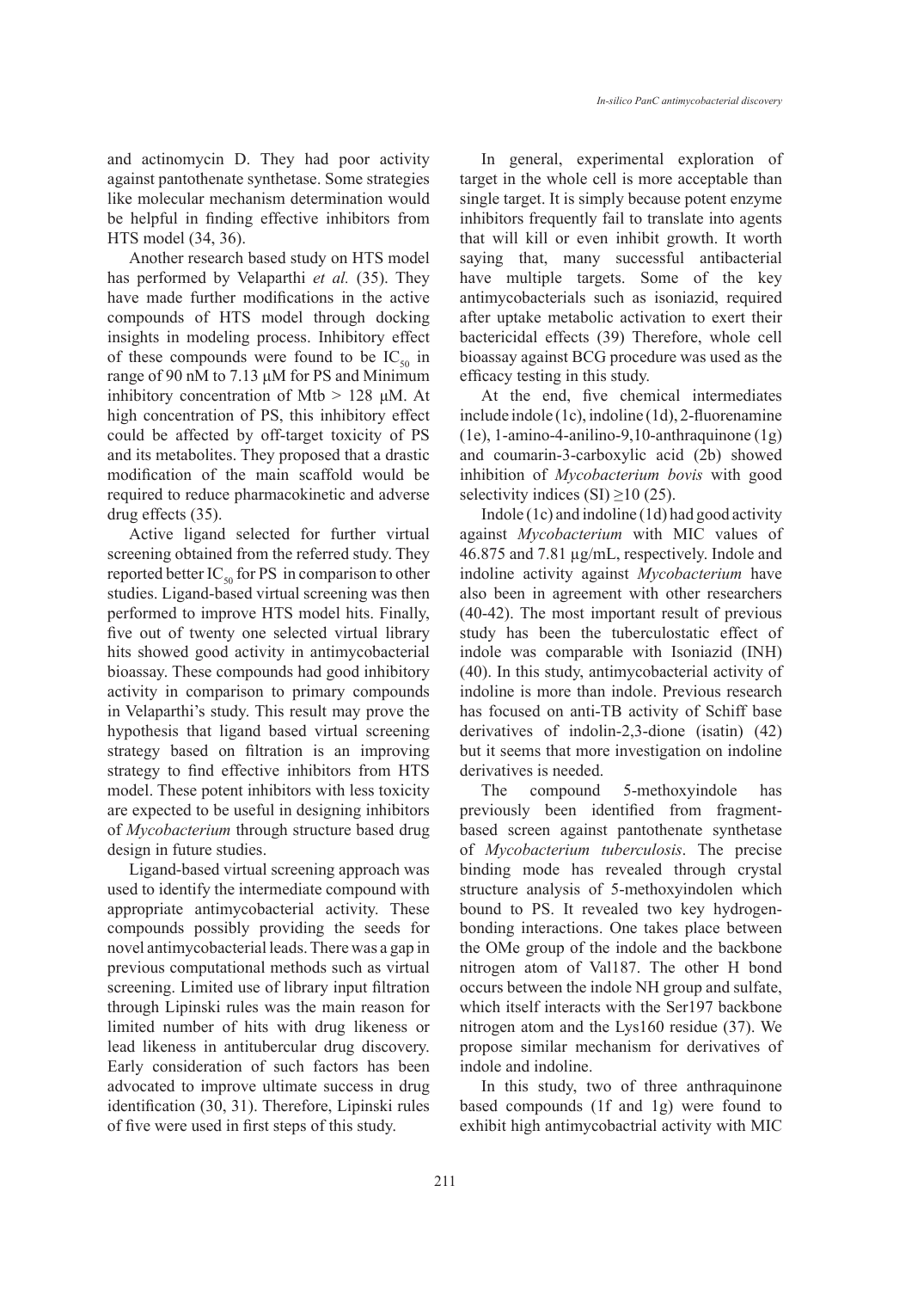values of 7.81 and <3.9 µg/mL. But cytotoxicity of 1f in HUVEC cell line was not in acceptable range. It can be said that some anthraquinone containing compounds might act as novel potential therapeutics in the future.

Recently, molecular hybridization of the phthalimide subunit that present in thalidomide and sulphonamide drugs has developed antimycobacterial compounds against *M. leprea* and *M. tuberculosis* (43)*.* This hypothesis was tested in compound 1 h. Unfortunately, N-(2- Hydroxyethyl)-phthalimide (1h) did not show good activity but additional studies on the antimycobacterial activity of N- phthalimide derivatives are currently underway in our laboratory.

Certain imidazole based compounds such as nitroimidazole series, PA-8242 and OPC-676833, which has showed good *in-vitro* and *in-vivo* activity against *mychobacterium tuberculosis* in both active and persistent form have entered into clinical studies and they are being evaluated. Since then nitroimidazoles explored as a promising scaffold for the antituberculars development (44-47). Unfortunately, our study showed 1j (imidazole based compound) had no activity against *Mycobacterium*.

The compound 5-methylisoxazole-3 carboxylic acid had no antimycobacterial activity in this study. Several reports in the literature has demonstrated the antitubercular activity of isoxazole scaffold. Some of these compounds were exhibited nanomolar activity against the replicating bacteria (R-TB) and low micromolar activity against the non-replicating bacteria (NRP-TB) (48).

On the other hand, coumarin-3-carboxylic acid (2b) generated good activity and exhibited MIC values of 31.25. Several reports has demonstrated antitubercular activity of coumarin scaffold (49, 50). A series of coumarins with mono- and disubstituted benzaldehydes substitution in position 3 was studied against *M. tuberculosis*. These compounds were exhibited a significant activity  $(50-100 \mu g/mL)$  when compared with the first-line drugs (50).

Amongst 12 chemical intermediates, some of them exhibited a pronounced activity against *M. bovis BCG* with good selectivity index values. These derivatives can be considered as starting points for further modifications to reach compounds with promising antitubercular activity to enter into other complicated assays involving mechanism of action, *in-vivo* tests and perhaps clinical trials.

## **Conclusion**

In the present study, we seek target and ligand *in-silico* techniques with the aim of avoiding the time-consuming and costly step. Both Lipinski rule of five and bioassay against *Mycobacterium* were used to optimize the efficiency of virtual screening and resulted in identifying more potent and efficient antimycobacterial compounds. After biological assay, we identified five antimycobacterials with selectivity index of  $\geq$  10. Therefore we suggest that this compound might be helpful to identify new hits with better activity profile against *Mycobacterium* and are proposed for further studies.

### **Acknowledgments**

We are grateful to Physiology and Pharmacology Department and Medical Biotechnology Department of Pasteur Institute of Iran for kind support and cooperation.

The financial support of this work was partly provided from grant number 456 of Pasteur Institute of Iran, through Ministry of Health and Medical Education in Iran.

# **References**

- $(1)$  Vohra R, Gupta M, Chaturvedi R and Singh Y. Attack on the scourge of tuberculosis: Patented drug targets. *Recent Pat. Antiinfect. Drug Discov.* (2006) 1: 95-106.
- (2) Arcus VL, Lott JS, Johnston JM and Baker EN. The potential impact of structural genomics on tuberculosis drug discovery. *Drug Discov. Today* (2006) 11: 28-34.
- (3) Zhang Y, Post-Martens K and Denkin S. New drug candidates and therapeutic targets for tuberculosis therapy. *Drug Discov. Today* (2006) 11: 21-27.
- (4) Bedaquiline(Sirturo-Janssen Therapeutics), First new drug specifically for MDR-TB 2013 [sited 2013 Jan 3], available form: URL: http:// www. Aphadruginfoline. Com/new-drug-approvals/first-new-drug-specificallymdr-tb.
- Osborne R. First novel anti-tuberculosis drug in 40 (5) years. *Nat. Biotechnol*. (2013) 31: 89-91.
- Crowther GJ, Shanmugam D, Carmona SJ, Doyle (6) MA, Hertz-Fowler C, Berriman M, Nwaka S, Ralph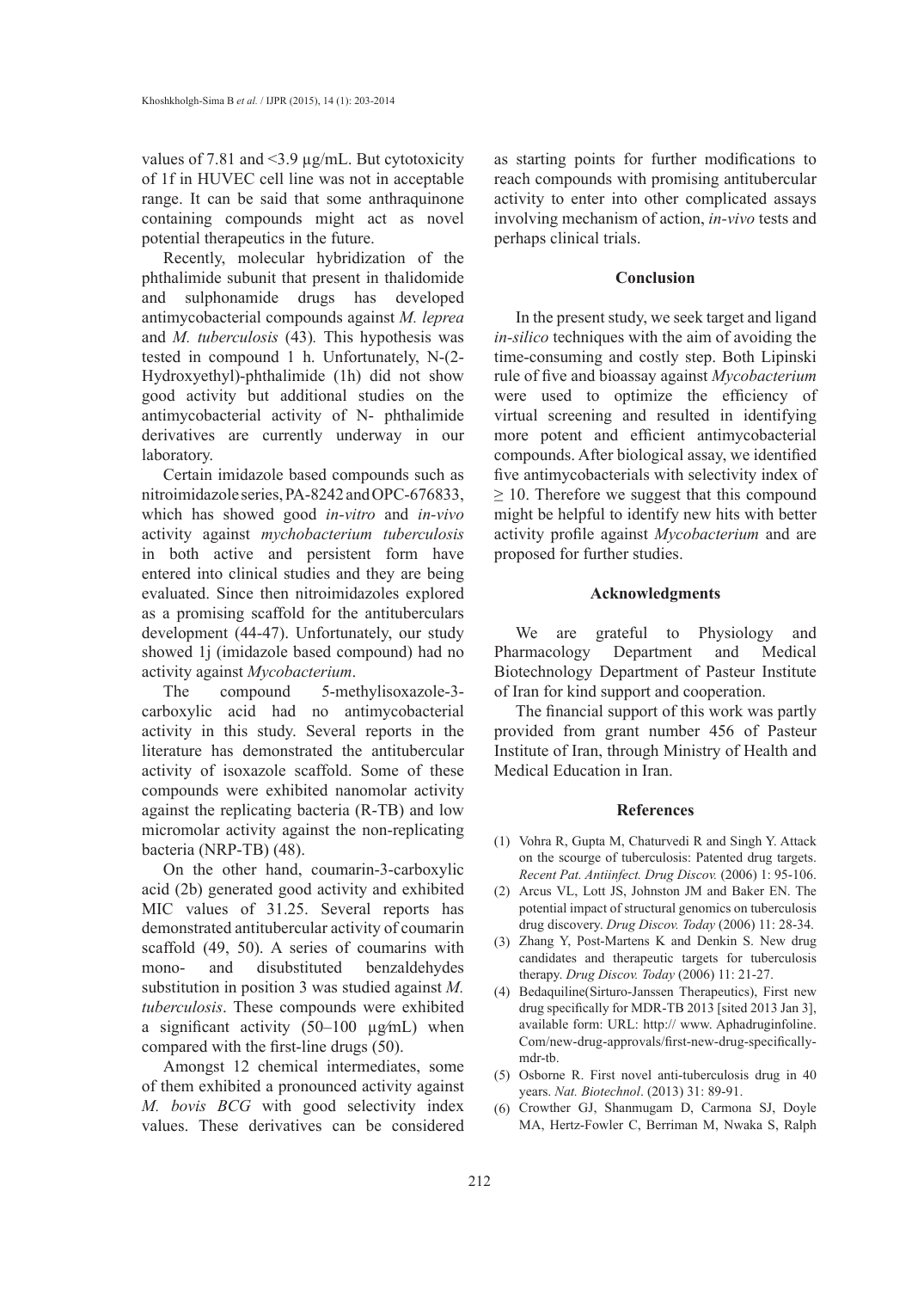SA,Roos DS and Van Voorhis WC. Identification of attractive drug targets in neglected-disease pathogens using an *in-silico* approach. *PLoS Negl. Trop. Dis*. (2010) 4: 804.

- $(7)$  Kegg database [sited 2013 Jan 3], available form: http://www.Genome.Jp/kegg/.
- Tuberculist database [sited 2013 Jan 3], available (8) form: http://tuberculist.Epfl.Ch/.
- Barh D, Tiwari S, Jain N, Ali A, Santos AR, Misra (9) AN, Azevedo V and Kumar A. *In-silico* subtractive genomics for target identification in human bacterial pathogens. *Drug Dev. Res*. (2011) 72: 162-177.
- (10) Rahman SA and Schomburg D. Observing local and global properties of metabolic pathways:'Load points' and choke points in the metabolic networks. *Bioinform*. (2006) 22: 1767-1774.
- $(11)$  Kushwaha SK and Shakya M. Protein interaction network analysis-approach for potential drug target identification in *mycobacterium tuberculosis* . *J. Theor. Biol*. (2010) 262: 284-294.
- $(12)$  Anishetty S, Pulimi M and Pennathur G. Potential drug targets in *mycobacterium tuberculosis* through metabolic pathway analysis. *Comput. Biol. Chem.* (2005) 29: 368-378.
- (13) Duncan K. Identification and validation of novel drug targets in tuberculosis. *Curr. Pharm. Des.* (2004) 10: 3185-3194.
- $(14)$  TB Database [sited 2013 Jan 3], available form: URL: http://www.Tbdb.Org/cgi-bin/expression/geneexpression. Pl?Name=rv3602c.
- $(15)$  Shanmugham B and Pan A. Identification and characterization of potential therapeutic candidates in emerging human pathogen mycobacterium abscessus: A novel hierarchical *in-silico* approach. *PloS One* (2013) 8: 59126.
- VFDB: virulence factors database [sited 2013 Jan 3], (16) available form: URL: http://www.Mgc.Ac.Cn/vfs.
- $(17)$  Ballell L, Field RA, Duncan K and Young RJ. New small-molecule synthetic antimycobacterials. *Antimicrob. Agents Chemother.* (2005) 49: 2153-2163.
- Manetti F, Magnani M, Castagnolo D, Passalacqua L, (18) Botta M, Corelli F, Saddi M, Deidda D and De Logu A. Ligand based virtual screening, parallel solution phase and microwave assisted synthesis as tools to identify and synthesize new inhibitors of mycobacterium tuberculosis. *Chem. Med. Chem*. (2006) 1: 973-989.
- Willett P. Fusing similarity rankings in ligand-based (19) virtual screening. *Computation. Struct. Biotechnol. J*.  $(2013)$  5.
- (20) Taneja NK and Tyagi JS. Resazurin reduction assays for screening of anti-tubercular compounds against dormant and actively growing mycobacterium tuberculosis, mycobacterium bovis bcg and mycobacterium smegmatis. *J. Antimicrob. Chemother.* (2007) 60: 288-293.
- (21) Haj Mohammad Ebrahim Tehrani K, Kobarfard F, Azerang P, Mehravar M, Soleimani Z, Ghavami G and Sardari S. Synthesis and antimycobacterial activity of symmetric thiocarbohydrazone derivatives against

mycobacterium bovis bcg. *Iran. J. Pharm. Res.* (2013) 12: 331-346.

- (22) Mosmann T. Rapid colorimetric assay for cellular growth and survival: Application to proliferation and cytotoxicity assays. *J. Immunol. Methods* (1983) 65: 55-63.
- Denizot F and Lang R. Rapid colorimetric assay (23) for cell growth and survival: Modifications to the tetrazolium dye procedure giving improved sensitivity and reliability. *J. Immunol. Methods* (1986) 89: 271- 277.
- (24) Basso LA, Silva LHPd, Fett-Neto AG, Azevedo Junior WFd, Moreira ÍdS, Palma MS, Calixto JB, Astolfi Filho S, Santos RRd and Soares MBP. The use of biodiversity as source of new chemical entities against defined molecular targets for treatment of malaria, tuberculosis, and t-cell mediated diseases: A review. *Mem. Inst. Oswaldo Cruz.* (2005) 100: 475-506.
- Phillips OA, Udo EE and Varghese R. Antimycobacterial (25) activities of novel 5-(1h-1, 2, 3-triazolyl) methyl oxazolidinones. *Tuberculosis Res. Treat.* (2012) 2012: 1-7.
- (26) Hadidi N, Hosseini Shirazi SF, Kobarfard F, Nafissi-Varcheh N and Aboofazeli R. Evaluation of the effect of pegylated single-walled carbon nanotubes on viability and proliferation of jurkat cells. *Iran. J. Pharm. Res*. (2012) 11: 27-37.
- (27) Kapetanovic I. Computer-aided drug discovery and development (caddd): *in-silico*-chemico-biological approach. *Chem. Biol. Interact.* (2008) 171: 165-176.
- Hasan S, Daugelat S, Rao PS and Schreiber M. (28) Prioritizing genomic drug targets in pathogens: Application to mycobacterium tuberculosis. *PLoS Comput. Biol.* (2006) 2: 61.
- (29) Raman K, Yeturu K and Chandra N. Target TB: A target identification pipeline for mycobacterium tuberculosis through an interactome, reactome and genome-scale structural analysis. *BMC Syst. Biol*. (2008) 2: 109.
- (30) Barry CE, Slayden RA, Sampson AE and Lee RE. Use of genomics and combinatorial chemistry in the development of new antimycobacterial drugs. *Biochem. Pharmacol.* (2000) 59: 221-231.
- Ekins S, Freundlich JS, Choi I, Sarker M and (31) Talcott C. Computational databases, pathway and cheminformatics tools for tuberculosis drug discovery. *Trends. Microbiol.* (2011) 19: 65-74.
- (32) Zheng R and Blanchard JS. Steady-state and presteady-state kinetic analysis of mycobacterium tuberculosis pantothenate synthetase. *Biochem*. (2001) 40: 12904-12912.
- (33) Ciulli A, Scott DE, Ando M, Reyes F, Saldanha SA, Tuck KL, Chirgadze DY, Blundell TL and Abell C. Inhibition of mycobacterium tuberculosis pantothenate synthetase by analogues of the reaction intermediate. *Chem. Bio. Chem*. (2008) 9: 2606-2611.
- White EL, Southworth K, Ross L, Cooley S, Gill RB, (34)Sosa MI, Manouvakhova A, Rasmussen L, Goulding C and Eisenberg D. A novel inhibitor of mycobacterium tuberculosis pantothenate synthetase. *J. Biomol.*